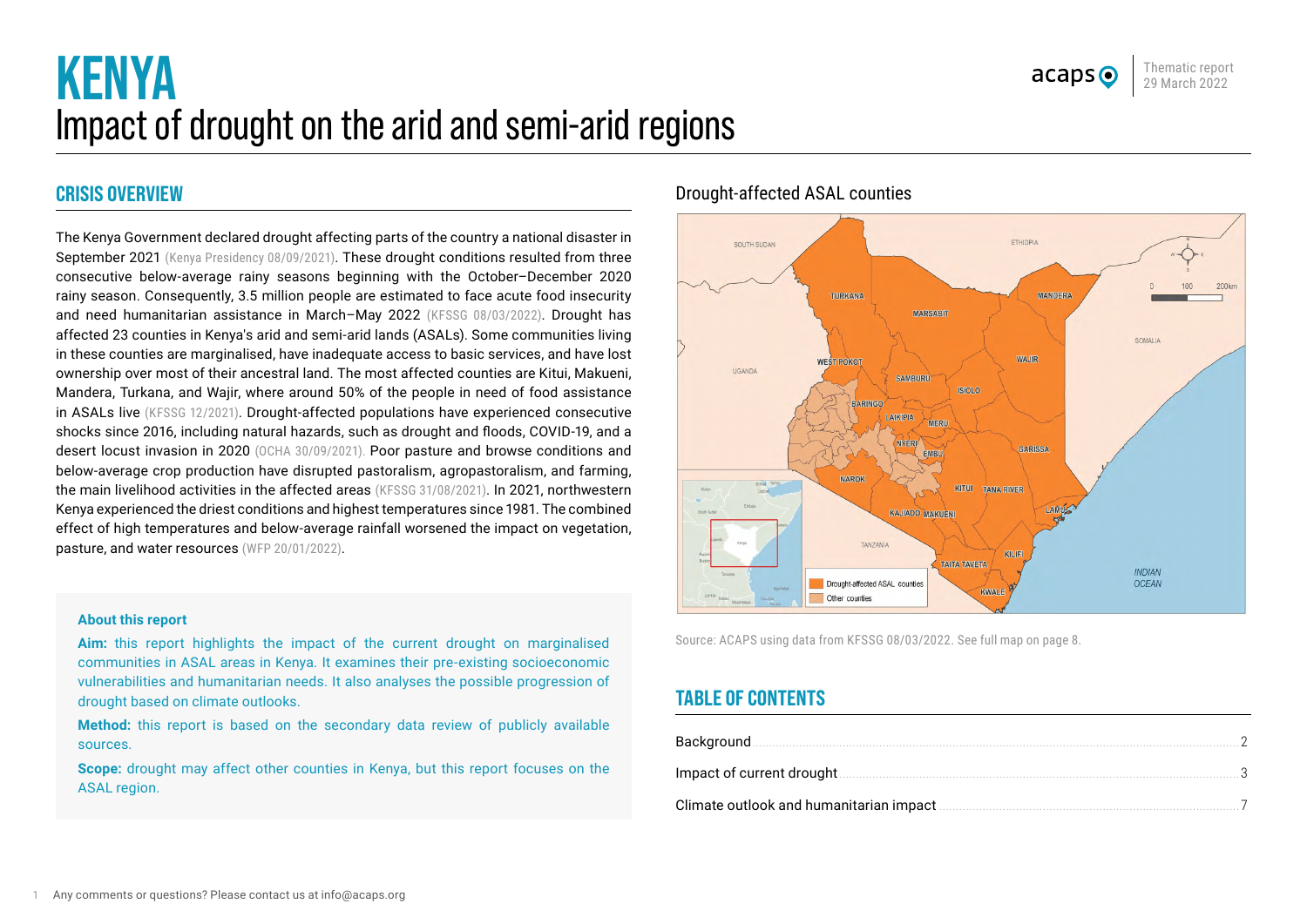## <span id="page-1-0"></span>**BACKGROUND**

## **Droughts in the last ten years: food security outcomes**

Since 2010, the Kenya Government has declared drought a national disaster thrice: the drought in 2010–2011, the drought in 2016–2017, and the current drought officially declared in September 2021. These droughts have mostly affected ASAL areas ([KRC 12/08/2020](https://reliefweb.int/report/kenya/barriers-using-climate-and-weather-forecasts-drought-planning-and-decision-making); Kenya [Presidency 08/09/2021\)](https://www.president.go.ke/2021/09/08/spokespersons-office-state-house-nairobi-8th-september-2021-press-release-president-kenyatta-declares-drought-a-national-disaster/). The current drought has not been as severe as the 2010-2011 drought, during which 1.4 million people experienced Emergency (IPC Phase 4) food insecurity, but it has had a similar level of severity and geographical coverage as the 2016–2017 drought. That said, the extended duration of the current drought has brought levels of food insecurity higher than during the previous drought ([FSNWG 10/02/2022;](https://www.icpac.net/fsnwg/fsnwg-special-report-on-drought/) [KFSSG 22/02/2022](https://www.ndma.go.ke/index.php/resource-center/send/84-2021/6365-kfsm-sra-ppt-january-2022) and [30/08/2017\)](https://reliefweb.int/report/kenya/kenya-2017-long-rains-season-assessment-report).

| <b>YEAR</b>     | <b>POPULATION</b><br><b>IN AFFECTED</b><br><b>AREAS</b> | <b>POPULATION FACING</b><br><b>CRISIS (IPC 3) OR</b><br><b>HIGHER FOOD</b><br><b>INSECURITY LEVELS</b> | % OF AFFECTED<br><b>POPULATION FACING</b><br><b>CRISIS (IPC 3) OR HIGHER</b><br><b>FOOD INSECURITY LEVELS</b> | <b>POPULATION</b><br><b>EXPERIENCING</b><br><b>EMERGENCY (IPC 4)</b><br><b>FOOD INSECURITY</b> | <b>SOURCES</b>                                                  |
|-----------------|---------------------------------------------------------|--------------------------------------------------------------------------------------------------------|---------------------------------------------------------------------------------------------------------------|------------------------------------------------------------------------------------------------|-----------------------------------------------------------------|
| $2010 - 2011$   | 12.2M                                                   | 3.75M                                                                                                  | 31%                                                                                                           | 1.M                                                                                            | OCHA<br>12/11/2011;<br>KFSSG<br>08/09/2011                      |
| 2016-2017       | 13.6M                                                   | 2.6M                                                                                                   | 19%                                                                                                           | 0.5M                                                                                           | KFSSG<br>30/08/2017;<br>OCHA<br>07/09/2017                      |
| 2020 to<br>date | 14.9M                                                   | 3.M                                                                                                    | 21%                                                                                                           | 0.75M                                                                                          | KFSSG<br>22/02/2022<br>and<br>31/08/2021;<br>OCHA<br>22/03/2022 |

Note: IPC classifies populations into five categories of increasing food insecurity levels, based on consensus between the Government and humanitarian agencies. People facing Crisis (IPC Phase 3) and higher food insecurity levels need humanitarian assistance [\(IPC 08/2021](https://www.ipcinfo.org/fileadmin/user_upload/ipcinfo/manual/IPC_Technical_Manual_3_Final.pdf)).

## **Pre-existing vulnerabilities of drought-affected communities**

## **Marginalisation**

The high level of socioeconomic vulnerability in communities living in Kenya's ASAL areas is linked to decades of marginalisation ([USAID 08/01/2018\)](https://www.usaid.gov/documents/1867/economics-resilience-drought-kenya-analysis). This marginalisation manifests as political underrepresentation and exclusion from socioeconomic activities. Several minority ethnic groups live in ASALs, and they have always had minimal representation in decision-making and at the administrative level. Many marginalised communities in northern Kenya engage in nomadic pastoralism as a livelihood and crucial aspect of their culture, but successive governments have undervalued the practice and its contribution to the national economy. As a consequence, they have underprioritised the development of ASALs in terms of infrastructure, services, and economic opportunities. Socioeconomic vulnerabilities and marginalisation are evident, especially in northern Kenya. These marginalised areas have poor infrastructure and inadequate access to sanitation and health services. Their communities face high poverty and low literacy levels. The 2010 Constitution and subsequent devolution of government functions from the national to county level sought to address the decades of marginalisation, but impacts have been mixed [\(CRA Kenya 2012](https://www.crakenya.org/wp-content/uploads/2013/10/SURVEY-REPORT-ON-MARGINALISED-AREASCOUNTIES-IN-KENYA.pdf); [NGEC 01/01/2018\)](https://www.ngeckenya.org/Downloads/Unmasking%20Ethnic%20Minorities%20and%20Marginalized%20Communities%20in%20Kenya.pdf). There have been notable improvements in infrastructure and basic service delivery in areas close to county headquarters, while those further away have seen limited improvements (Nation [08/12/2021](https://nation.africa/kenya/counties/turkana/turkana-county-uses-devolution-funds-to-rewrite-its-story-3644766) and [18/05/2021;](https://nation.africa/kenya/counties/turkana/devolution-fantasy-turkana-village-that-has-no-school-or-health-centre-3404544) [Saferworld 30/08/2018](https://www.saferworld.org.uk/downloads/pubdocs/delivering-on-the-promise-of-peace.pdf)).

#### **Past shocks (2016–2021)**

ASAL counties have historically been prone to droughts, but in the last 20 years, the period between droughts has decreased from 5–10 years to 2–3 years. From 2016–2021, 75% of the 12 rainy seasons in Kenya had below-average rainfall, crucially reducing the recovery time for communities living in ASALs [\(WFP 20/01/2022;](https://reliefweb.int/report/ethiopia/analysis-impacts-ongoing-drought-across-eastern-horn-africa-2020-2022-period) [ICPAC 01/2022](https://mcusercontent.com/c0c3fc97a16d77359aa6419af/files/d23d4d67-6133-a13f-569a-1e9f3d3eb44c/January_Drought_Situation_Update_14th_Feb_2022.pdf?utm_source=ICPAC_NEWSLETTER&utm_campaign=4c4ecba4bb-EMAIL_CAMPAIGN_2019_02_25_06_47_COPY_01&utm_medium=email&utm_term=0_0ea0a0abaf-4c4ecba4bb-72273045); [ECHO et al. 02/12/2021;](https://fews.net/sites/default/files/multi-agency-east-africa-drought-alert-120121.pdf) WB [20/01/2021\)](https://reliefweb.int/report/kenya/kenya-climate-risk-country-profile).

Kenya experienced flooding for three consecutive years (in 2018, 2019, and 2020). The 2018 March–May rainy season resulted in flooding in Garissa, Kilifi, Lamu, Mandera, Tana River, and Turkana counties, compounding the impact of the 2016–2017 drought. The current drought has also been affecting these counties. Consecutive natural hazards affecting communities decrease their capacity to recover and further deplete their coping mechanisms ([WFP 20/01/2022;](https://reliefweb.int/report/ethiopia/analysis-impacts-ongoing-drought-across-eastern-horn-africa-2020-2022-period) [IDMC 22/05/2018\)](https://www.internal-displacement.org/expert-opinion/drought-stricken-communities-hit-by-destructive-floods-in-the-horn-of-africa).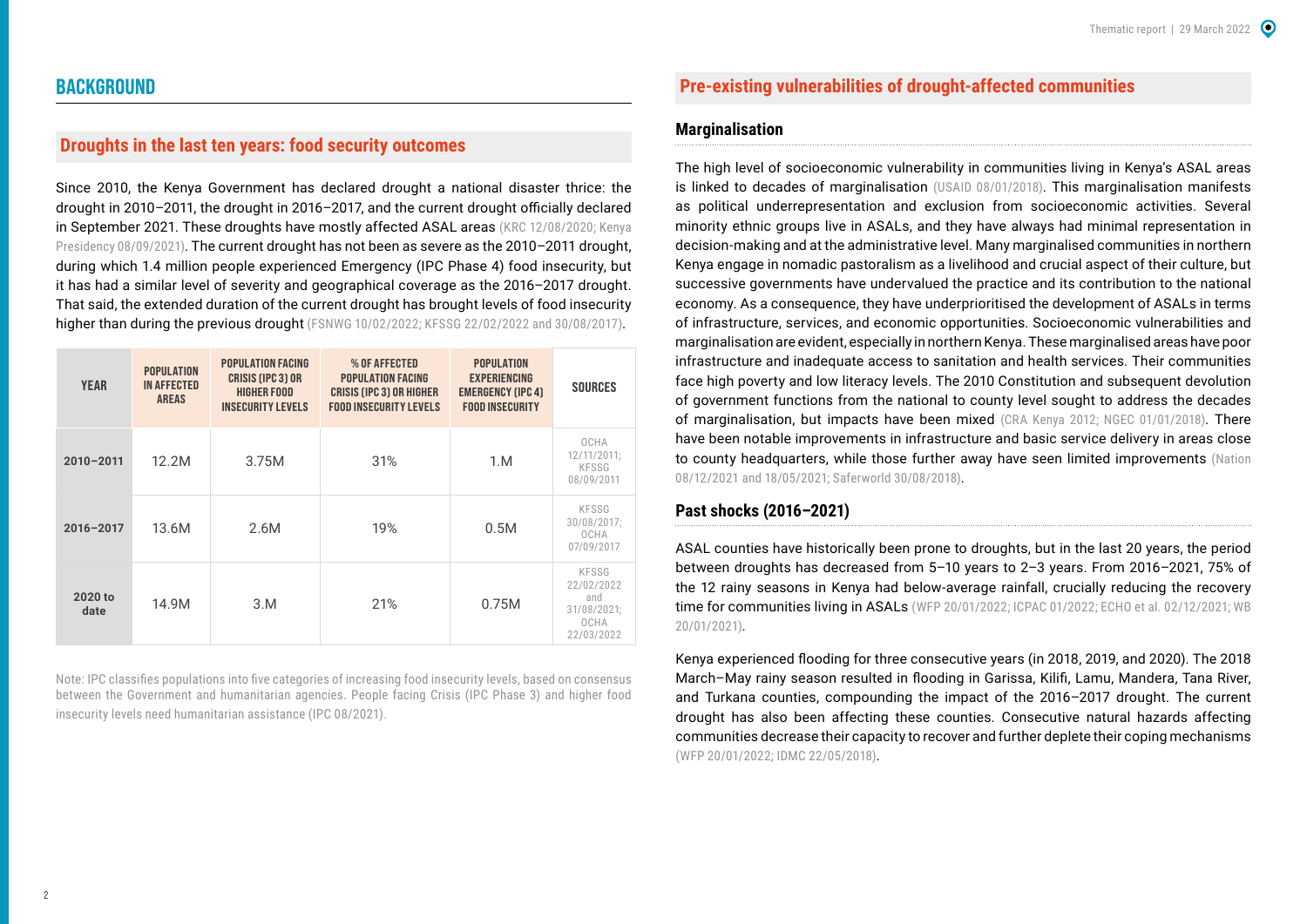<span id="page-2-0"></span>For one and a half years starting December 2019, a desert locust outbreak affected northern Kenya, mostly Marsabit, Samburu, Tana River, Turkana, and West Pokot counties. The outbreak affected up to one million hectares of crop and pastureland, disrupting livelihoods for farmers and pastoralists [\(IPC 09/11/2020;](https://reliefweb.int/report/kenya/kenya-ipc-acute-food-insecurity-analysis-asal-august-december-2020-issued-november-2020) [AA 26/04/2021](https://www.aa.com.tr/en/africa/kenya-contains-desert-locust-invasion/2221296); [FAO 13/10/2021\)](https://reliefweb.int/report/kenya/becoming-heroes-fight-against-desert-locusts).

The government-mandated lockdown measures during the COVID-19 pandemic caused significant loss of income for many Kenyans and reversed previous progress made in poverty reduction. The national poverty rate increased from 28.9% in 2019 to 41.9% in 2020 ([KIPPRA](https://kippra.or.ke/download/kenya-economic-report-2021/?wpdmdl=10678&refresh=62148a5655e0a1645513302)  [2021\)](https://kippra.or.ke/download/kenya-economic-report-2021/?wpdmdl=10678&refresh=62148a5655e0a1645513302). Travel restrictions and livestock market closures in ASAL counties affected livelihoods for pastoralist communities. Revenue from pastoralism declined by 50% in May 2020 from the same period in 2019 ([IPC 09/11/2020](https://reliefweb.int/report/kenya/kenya-ipc-acute-food-insecurity-analysis-asal-august-december-2020-issued-november-2020); [WB 01/2021\)](https://openknowledge.worldbank.org/handle/10986/35173).

#### **Dispossession of land rights**

During the colonial era, particularly in 1904–1913, pastoralist communities lost the rights to most of their land before being restricted to reserves. The Maasai community lost 50–70% of their land during this period. The land currently belongs to a few individuals, who have turned it into ranches or conservancies ([The Elephant 18/05/2017;](https://www.theelephant.info/features/2017/05/18/the-laikipia-crisis-and-the-disenfranchisement-of-kenyans-in-the-north/) [ISS 03/11/2021\)](https://issafrica.org/iss-today/firepower-wont-restore-trust-among-kenyas-warring-laikipia-communities).

The current model of wildlife conservation in Kenya, which gained momentum in 2004, claimed to protect wildlife while simultaneously empowering local communities, but local communities have been dispossessed of large portions of their ancestral land. Conservancies take up to 8% of Kenya's land area. Large ranches occupy 40% of land in Laikipia county. Game reserves and conservancies occupy more than a million acres of land in Isiolo county. Some rangers who protect wildlife conservancies carry out human rights abuses to keep pastoralists from accessing the areas. Conservancies typically take the best pastureland, but owners bar pastoralists from accessing the land for livestock grazing during droughts ([The Elephant 14/01/2022;](https://www.theelephant.info/features/2022/01/14/stealth-game-community-conservancies-and-dispossession-in-northern-kenya/) [Oakland Institute 16/11/2021](https://www.oaklandinstitute.org/sites/oaklandinstitute.org/files/kenya-stealth-game-community-conservancies.pdf); [Matende-Omwoma 26/01/2021](https://isk.or.ke/2021/01/26/the-story-of-land-adjudication-in-kenya-paradoxes-uncertainties-and-reversionary-tendencies/)). The situation has led to seasonal cycles of conflict in some areas, like Laikipia county. During droughts and dry seasons, grievances over land rights drive armed herders to attack ranches and conservancies ([ISS 03/11/2021](https://issafrica.org/iss-today/firepower-wont-restore-trust-among-kenyas-warring-laikipia-communities); [The Standard 17/09/2021\)](https://www.standardmedia.co.ke/rift-valley/article/2001423726/laikipia-ranchers-still-complain-of-invasion-by-herders-seek-state-intervention).

## **IMPACT OF CURRENT DROUGHT**

## **Humanitarian needs**

#### **Food**

Food security levels in Kenya have been deteriorating since early 2021. 3.5 million people are estimated to face Crisis (IPC Phase 3) or higher food insecurity levels in March–May 2022, a 75% increase from two million in March–May 2021 resulting from consecutive poor rainy seasons, high food prices, resource-based conflicts, and crop and livestock diseases [\(KFSSG](https://reliefweb.int/report/kenya/kenya-2021-short-rains-season-assessment-report-february-2022)  [08/03/2022;](https://reliefweb.int/report/kenya/kenya-2021-short-rains-season-assessment-report-february-2022) [IPC 04/2021\)](https://www.ipcinfo.org/ipc-country-analysis/details-map/en/c/1154149/?iso3=KEN). The delayed start of the October–November 2021 rainy season disrupted the typical planting season. Maize-planting throughout the country was 50–65% below normal. In agricultural ASAL areas in southeastern and coastal regions of Kenya, cereal production had been below average for three consecutive seasons. As a result, maize prices in ASAL counties increased by 5-35% throughout 2021 ([FEWS NET et al. 23/12/2021](https://reliefweb.int/report/kenya/2021-short-rains-mid-season-food-and-nutrition-security-situation-update-23rd-december); [FSNWG 10/02/2022](https://www.icpac.net/fsnwg/fsnwg-special-report-on-drought/)).

Number of people in ASAL counties facing Crisis (IPC Phase 3) or higher food insecurity levels from February 2021 to May 2022



Sources: ACAPS using data from [IPC 08/04/2021](https://reliefweb.int/report/kenya/kenya-ipc-acute-food-insecurity-analysis-asal-february-may-2021-issued-april-2021) and [24/09/2021;](https://reliefweb.int/report/kenya/kenya-ipc-acute-food-insecurity-analysis-and-acute-malnutrition-analysis-july-2021) [FEWS NET et al. 23/12/2021;](https://reliefweb.int/report/kenya/2021-short-rains-mid-season-food-and-nutrition-security-situation-update-23rd-december) [KFSSG](https://reliefweb.int/report/kenya/kenya-2021-short-rains-season-assessment-report-february-2022)  [08/03/2022](https://reliefweb.int/report/kenya/kenya-2021-short-rains-season-assessment-report-february-2022)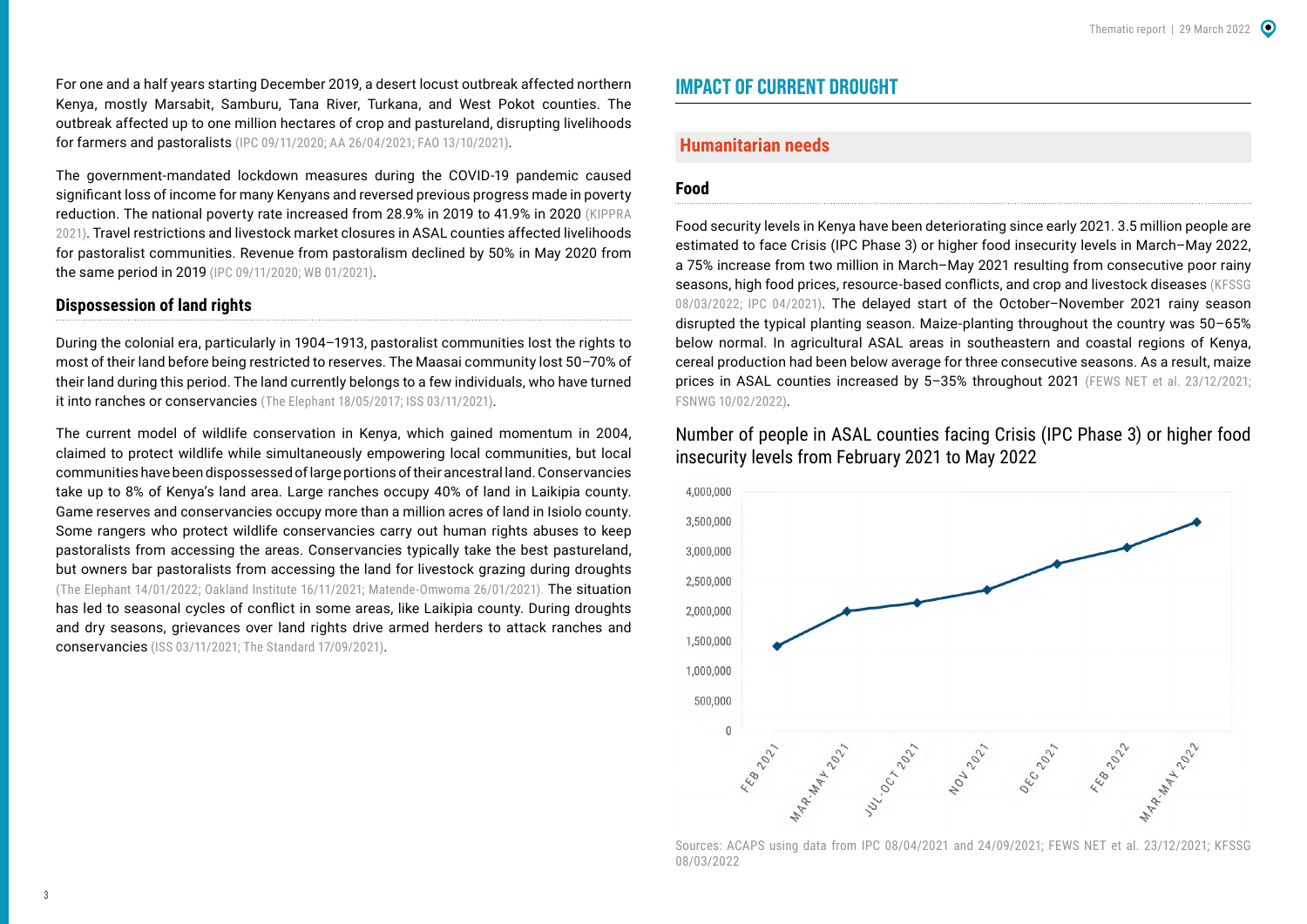## **ASAL SEASONAL CALENDAR**



Sources: ACAPS using data from [FEWS NET accessed 07/03/2022](https://fews.net/file/113528); [FEWS NET 31/03/2021](https://reliefweb.int/report/kenya/kenya-key-message-update-below-average-long-rains-and-additional-covid-19-restrictions), [28/05/2021,](https://reliefweb.int/report/kenya/kenya-below-average-harvest-anticipated-following-poor-march-may-long-rains) [30/04/2021](https://reliefweb.int/report/kenya/kenya-food-security-outlook-update-april-2021), [30/11/2021,](https://reliefweb.int/report/kenya/kenya-key-message-update-drought-reducing-livestock-productivity-and-significantly) and [08/03/2022;](https://reliefweb.int/report/kenya/kenya-food-security-outlook-update-february-september-2022) [IPC 08/04/2021](https://reliefweb.int/report/kenya/kenya-ipc-acute-food-insecurity-analysis-asal-february-may-2021-issued-april-2021) and [24/09/2021;](https://reliefweb.int/report/kenya/kenya-ipc-acute-food-insecurity-analysis-and-acute-malnutrition-analysis-july-2021) [FEWS NET et al. 23/12/2021](https://reliefweb.int/report/kenya/2021-short-rains-mid-season-food-and-nutrition-security-situation-update-23rd-december); [KFSSG](https://reliefweb.int/report/kenya/kenya-2021-short-rains-season-assessment-report-february-2022)  [08/03/2022](https://reliefweb.int/report/kenya/kenya-2021-short-rains-season-assessment-report-february-2022)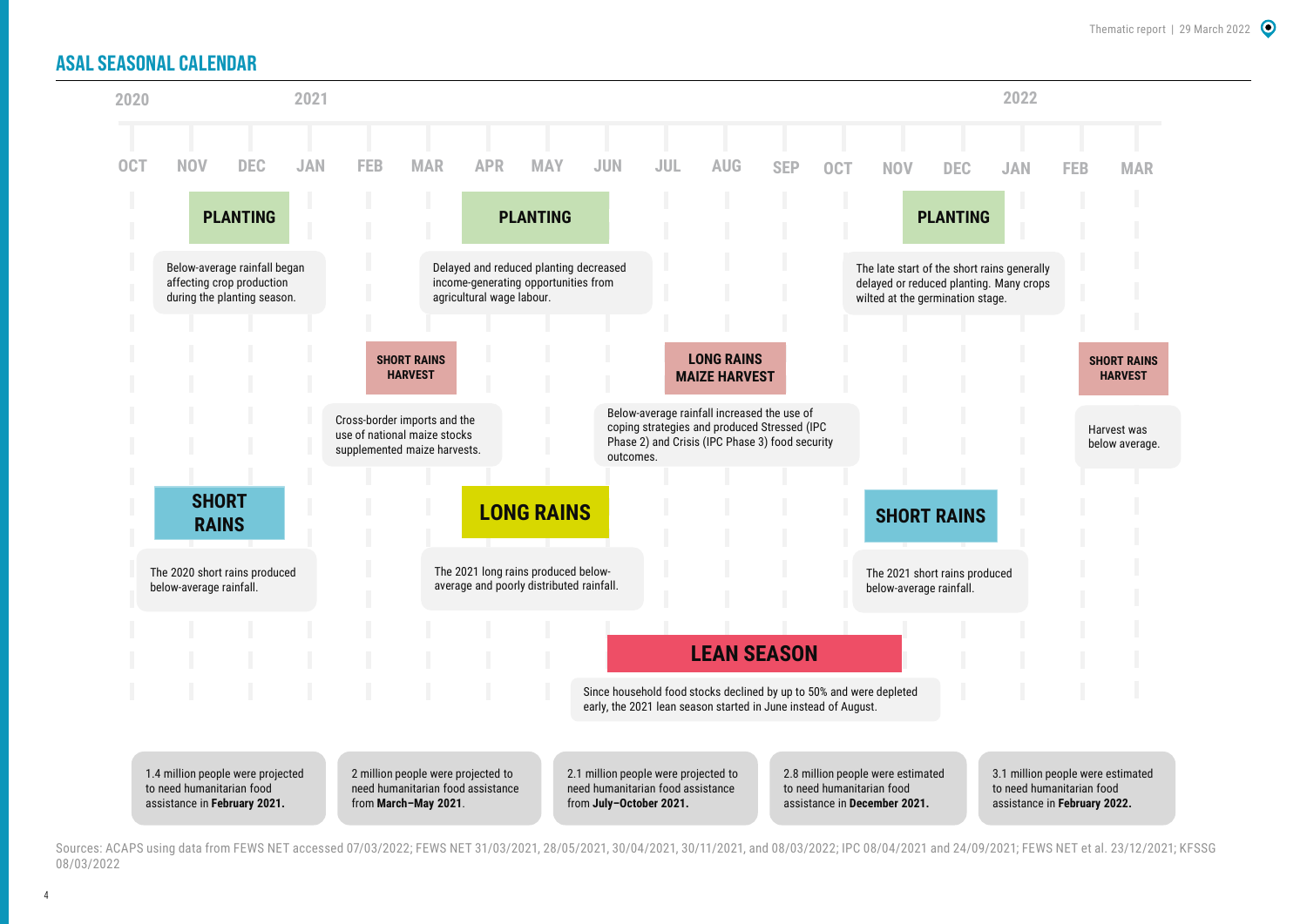#### **Livelihoods**

The drought has resulted in below-average harvests, diminished pasture, livestock deaths, and lower milk production, affecting livelihoods in pastoral and farming communities ([FEWS NET et al. 23/12/2021;](https://reliefweb.int/report/kenya/2021-short-rains-mid-season-food-and-nutrition-security-situation-update-23rd-december) [OCHA 30/09/2021;](https://reliefweb.int/report/kenya/kenya-drought-flash-appeal-oct-dec-2021-september-2021) [IPC 24/09/2021\)](https://reliefweb.int/report/kenya/kenya-ipc-food-security-nutrition-snapshot-afi-july-2021-january-2022-amn-july-november). At least 1.4 million livestock in 15 counties has died because of drought. The loss of livestock has a social and economic impact on pastoralist communities ([ICPAC 01/2022](https://mcusercontent.com/c0c3fc97a16d77359aa6419af/files/d23d4d67-6133-a13f-569a-1e9f3d3eb44c/January_Drought_Situation_Update_14th_Feb_2022.pdf?utm_source=ICPAC_NEWSLETTER&utm_campaign=4c4ecba4bb-EMAIL_CAMPAIGN_2019_02_25_06_47_COPY_01&utm_medium=email&utm_term=0_0ea0a0abaf-4c4ecba4bb-72273045); [TNH 16/11/2021\)](https://www.thenewhumanitarian.org/news-feature/2021/11/16/Kenya-pastoralists-COP26-promises-too-little-too-late). A higher market supply and the poor body condition of goats have been decreasing retail prices since July 2021. In agropastoral regions, reduced farming activities have decreased the opportunities available for casual labourers. Decreased income levels in pastoral and agropastoral regions have depleted household purchasing power and worsened food insecurity ([WFP 20/01/2022\)](https://reliefweb.int/report/ethiopia/analysis-impacts-ongoing-drought-across-eastern-horn-africa-2020-2022-period).

#### **WASH**

At least 2.8 million people in ASAL counties are experiencing water shortages after three consecutive failed rainy seasons. Water pans, dams, wells, and boreholes have dried up, particularly in Turkana and Marsabit counties. High rainfall in southeastern Kenya in

mid-December 2021 replenished water sources by 30–50%, but they are expected to dry up again by February 2022 ([FSNWG 10/02/2022\)](https://www.icpac.net/fsnwg/fsnwg-special-report-on-drought/). For pastoralist communities, the average trekking distance to functional water sources has increased ([KFSSG 08/03/2022](https://reliefweb.int/report/kenya/kenya-2021-short-rains-season-assessment-report-february-2022)). Because of limited access to safe water and unhygienic practices like open defecation, waterborne diseases, such as cholera and acute watery diarrhoea, are at a higher risk of spreading (KFSSG [08/03/2022](https://reliefweb.int/report/kenya/kenya-2021-short-rains-season-assessment-report-february-2022); [OCHA 30/09/2021](https://reliefweb.int/report/kenya/kenya-drought-flash-appeal-oct-dec-2021-september-2021); [FEWS NET et al. 23/12/2021;](https://reliefweb.int/report/kenya/2021-short-rains-mid-season-food-and-nutrition-security-situation-update-23rd-december) [IFRC 09/09/2021\)](https://reliefweb.int/report/kenya/kenya-drought-hunger-crisis-2021-emergency-appeal-mdrke049).

#### **Nutrition**

Malnutrition is worsening as drought drives food insecurity, water shortages, and diseases. Over 658,000 children and women in ASAL counties need treatment for acute malnutrition, accounting for 76% of acute malnutrition cases countrywide. Around 558,500 under-five children in ASAL counties were experiencing global acute malnutrition in February 2022, a 20% increase from August 2021 ([KFSSG 08/03/2022;](https://reliefweb.int/report/kenya/kenya-2021-short-rains-season-assessment-report-february-2022) [KFSSG 31/08/2021;](https://reliefweb.int/report/kenya/kenya-2021-long-rains-season-assessment-report-august-2021) [FEWS NET et al. 23/12/2021](https://reliefweb.int/report/kenya/2021-short-rains-mid-season-food-and-nutrition-security-situation-update-23rd-december); [OCHA 30/09/2021](https://reliefweb.int/report/kenya/kenya-drought-flash-appeal-oct-dec-2021-september-2021); [FSNWG 10/02/2022\)](https://www.icpac.net/fsnwg/fsnwg-special-report-on-drought/).

#### **Education**

School attendance in Kilifi, Kitui, Kwale, Lamu, Marsabit, Narok, Samburu, and Turkana counties decreased in the school term that began in January 2022, partly caused by inconsistencies in school meal provision. The disruption of livelihoods for many droughtaffected households have made some parents unable to afford school fees. The incidence of child labour has also been rising, further contributing to school dropouts. There are

more cases of dropouts resulting from early marriage, particularly in Kilifi, Kwale, and Tana River counties. Participation is low for children who continue attending school because of insufficient food intake. There are also cases of skin infections in some schools in Taita Taveta and Kilifi counties attributed to a lack of clean water ([KFSSG 08/03/2022;](https://reliefweb.int/report/kenya/kenya-2021-short-rains-season-assessment-report-february-2022) FEWS NET et al. [23/12/2021;](https://reliefweb.int/report/kenya/2021-short-rains-mid-season-food-and-nutrition-security-situation-update-23rd-december) [OCHA 14/12/2021](https://reliefweb.int/report/kenya/drought-kenya-cost-inaction-nov-2021) and [30/09/2021\)](https://reliefweb.int/report/kenya/kenya-drought-flash-appeal-oct-dec-2021-september-2021).

## **Coping strategies of drought-affected communities**

Some of the drought-affected population take on a community approach to survive, relying on support from relatives and sharing food within their communities [\(Concern Worldwide](https://www.concern.net/news/consequences-climate-crisis-northern-kenya)  [14/08/2019\)](https://www.concern.net/news/consequences-climate-crisis-northern-kenya). The Borana community in Isiolo county practices the Dedha system of land management, where certain areas are set apart as drought reserves (i.e. only used for pasture in case of drought). While this system has helped their community cope better during droughts, it has also resulted in resource-based conflicts with pastoralists from other communities who try to access the reserves. Consecutive poor rainy seasons also exhaust pasture in these reserves ([TNH 16/11/2021\)](https://www.thenewhumanitarian.org/news-feature/2021/11/16/Kenya-pastoralists-COP26-promises-too-little-too-late).

People implement other coping mechanisms at the household level. Some change their source of livelihood through either more diverse livelihood activities or drought-resistant alternatives. Some farmers have gone into beekeeping, poultry-keeping, fish-farming, and agroforestry ([Thiongo and Ngaira 06/2019](https://www.researchgate.net/publication/333828036_Strategies_used_by_farmers_to_cope_with_drought_in_Machakos_County_Kenya); Quandt 15/04/2021). Others have adopted irrigation measures instead of relying completely on rainfall. For instance, the irrigated area in Tana River county increased twentyfold from 48 before the 2021 drought to 832 hectares by December 2021 [\(ICPAC 01/2022\)](https://mcusercontent.com/c0c3fc97a16d77359aa6419af/files/d23d4d67-6133-a13f-569a-1e9f3d3eb44c/January_Drought_Situation_Update_14th_Feb_2022.pdf?utm_source=ICPAC_NEWSLETTER&utm_campaign=4c4ecba4bb-EMAIL_CAMPAIGN_2019_02_25_06_47_COPY_01&utm_medium=email&utm_term=0_0ea0a0abaf-4c4ecba4bb-72273045). Short-term strategies include migrating with livestock in search of water and pasture and working as casual labourers. Some pastoralists have taken their livestock to graze inside national parks, which leads to conflict with the Kenya Wildlife Service ([IFRC 09/09/2021](https://reliefweb.int/report/kenya/kenya-drought-hunger-crisis-2021-emergency-appeal-mdrke049); [ICPAC 01/2022\)](https://mcusercontent.com/c0c3fc97a16d77359aa6419af/files/d23d4d67-6133-a13f-569a-1e9f3d3eb44c/January_Drought_Situation_Update_14th_Feb_2022.pdf?utm_source=ICPAC_NEWSLETTER&utm_campaign=4c4ecba4bb-EMAIL_CAMPAIGN_2019_02_25_06_47_COPY_01&utm_medium=email&utm_term=0_0ea0a0abaf-4c4ecba4bb-72273045). Several households also modify their consumption of meals. They reduce the number of times they eat daily, eat less preferred food like wild foods, or limit adults' intake for the sake of children ([FEWS NET et al. 23/12/2021](https://reliefweb.int/report/kenya/2021-short-rains-mid-season-food-and-nutrition-security-situation-update-23rd-december); [IFRC 09/09/2021\)](https://reliefweb.int/report/kenya/kenya-drought-hunger-crisis-2021-emergency-appeal-mdrke049).

When they exhaust these coping mechanisms, affected communities begin erosive practices to survive, such as cutting trees to sell as firewood or charcoal. This practice leads to a vicious cycle as it contributes to environmental degradation, which further worsens dry climatic conditions. The sale of productive assets, such as livestock in the case of pastoralists, offers short-term relief but inevitably lowers their resilience to future natural hazards. Some households resort to early marriage and child labour. Others resort to theft and violence ([WB](https://www.droughtmanagement.info/literature/WBG_Confronting_drought_in_africas_drylands.pdf)  [09/05/2016;](https://www.droughtmanagement.info/literature/WBG_Confronting_drought_in_africas_drylands.pdf) [Concern Worldwide 14/08/2019](https://www.concern.net/news/consequences-climate-crisis-northern-kenya); Quandt 15/04/2021; [The Star 13/02/2022](https://www.the-star.co.ke/counties/coast/2022-02-13-stakeholders-alarmed-over-increased-charcoal-business-in-kinango/); [OCHA 14/12/2021\)](https://reliefweb.int/report/kenya/drought-kenya-cost-inaction-nov-2021).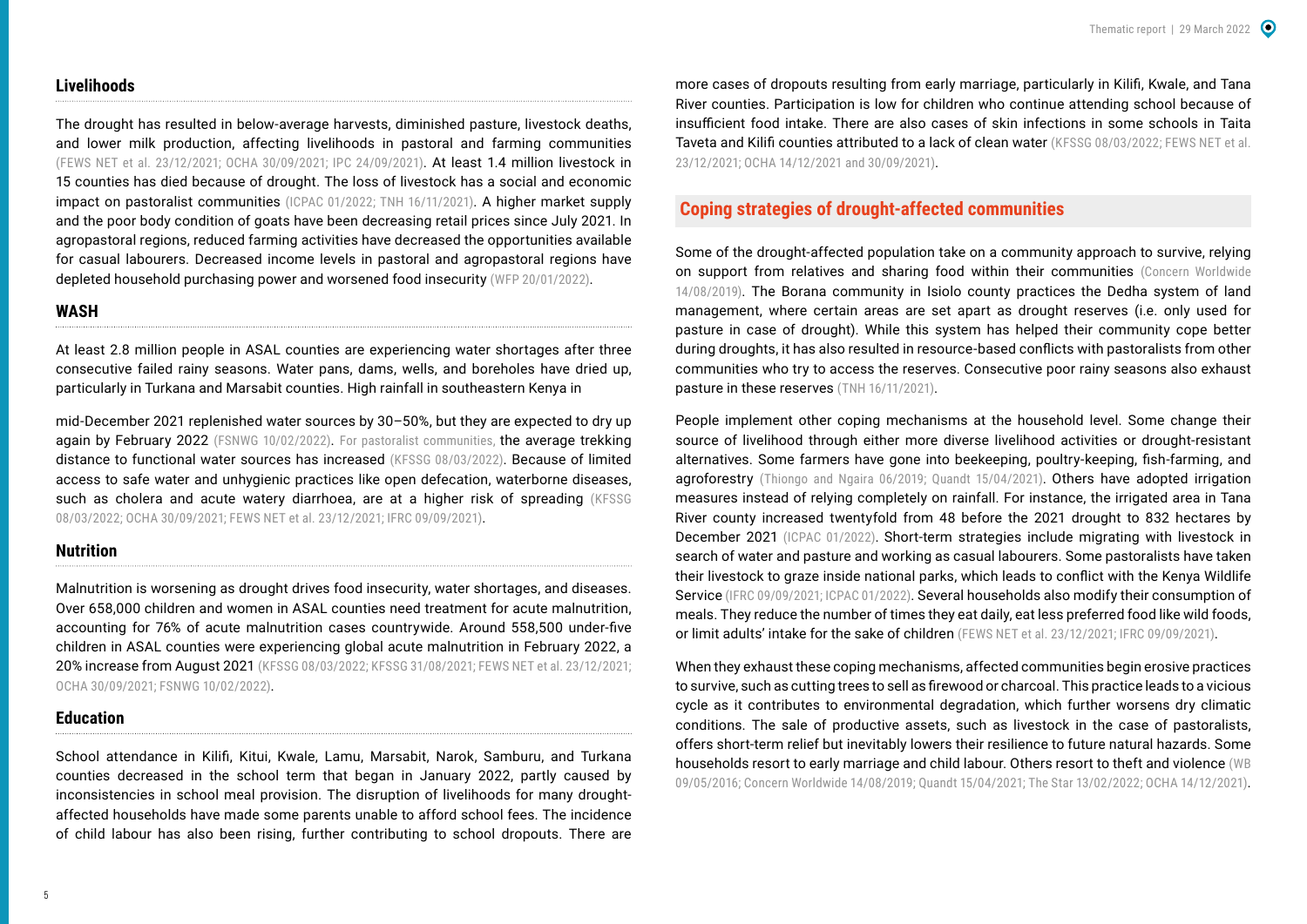## **Impact on different population groups**

**Female-headed households:** as men and boys migrate with their livestock to seek water and pasture, women are increasingly left in charge of households. The situation places excessive pressure on women to provide for their households while facing the scarcity of resources resulting from drought ([IFRC 09/09/2021\).](https://reliefweb.int/report/kenya/kenya-drought-hunger-crisis-2021-emergency-appeal-mdrke049) Women have to walk longer distances than usual to access essential supplies, such as food and water, exposing them to the risk of trafficking. In some instances, hunger causes them to resort to negative coping mechanisms, such as transactional sex ([FEWS NET et al. 23/12/2021](https://reliefweb.int/report/kenya/2021-short-rains-mid-season-food-and-nutrition-security-situation-update-23rd-december); [OCHA 30/09/2021\)](https://reliefweb.int/report/kenya/kenya-drought-flash-appeal-oct-dec-2021-september-2021).

**Children:** the livelihood disruptions caused by drought have increased instances of child labour. Some boys drop out of school to engage in income-generating activities, like bodaboda-riding. Some children also engage in criminal activities, such as drug-peddling, to earn an income. There is a higher incidence of early marriages for girls as a negative coping strategy. Girls are also exposed to the risk of trafficking when they travel longer than usual distances in search of food and water ([KFSSG 08/03/2022](https://reliefweb.int/report/kenya/kenya-2021-short-rains-season-assessment-report-february-2022); [OCHA 14/12/2021](https://reliefweb.int/report/kenya/drought-kenya-cost-inaction-nov-2021)).

**Refugees:** ASAL counties in Kenya host nearly 459,000 refugees, with around 234,000 in Dadaab refugee camp (Garissa county) and 225,000 in Kakuma refugee camp (Turkana county) [\(UNHCR 28/02/2022](https://reliefweb.int/report/kenya/kenya-registered-refugees-and-asylum-seekers-28-february-2022)). Rising levels of food insecurity in these counties also affect refugees [\(ECHO 22/02/2022](https://reliefweb.int/report/kenya/echo-factsheet-kenya-last-updated-03022022)). A REACH survey on 3% of households in Dadaab refugee camp revealed that the proportion of households with sufficient food consumption decreased in November 2021 compared to October 2020. There was increased reliance on coping strategies, which indicated Stressed (IPC Phase 2), Crisis (IPC Phase 3), and Emergency (IPC Phase 4) food insecurity levels ([REACH 07/03/2022\)](https://reliefweb.int/report/kenya/multi-sectoral-needs-assessment-dadaab-refugee-complex-garissa-county-kenya-december).

## **Drought aggravating factors**

#### **Intercommunal conflict**

Intercommunal conflict is recurrent in Baringo, Isiolo, Laikipia, Lamu, Marsabit, Samburu, Tana River, Turkana, and Wajir counties. These conflicts intensify during drought, as communities fight over scarce water and pasture resources. Some neighbouring communities attack areas that seem less affected by drought for their resources. Resource-based conflicts have resulted in the loss of human lives, the raiding of livestock, and displacements. They have also disrupted livelihoods, access to markets, and education ([KFSSG 08/03/2022;](https://reliefweb.int/report/kenya/kenya-2021-short-rains-season-assessment-report-february-2022) FSNWG [10/02/2022](https://www.icpac.net/fsnwg/fsnwg-special-report-on-drought/); Quandt 15/04/2021). Some conflicts happen across national borders with South Sudan and Uganda. From September–December 2021, there were nine to 12 cross-border raids in Turkana county each month, three times the normal monthly average [\(Al Jazeera](https://www.aljazeera.com/features/2021/12/22/how-drought-drives-conflict-in-kenya)  [22/12/2021\)](https://www.aljazeera.com/features/2021/12/22/how-drought-drives-conflict-in-kenya).

#### **Crop diseases and pests**

A fall armyworm infestation and maize lethal necrosis disease are currently affecting maize production in Kenya ([FEWS NET et al. 23/12/2021\)](https://reliefweb.int/report/kenya/2021-short-rains-mid-season-food-and-nutrition-security-situation-update-23rd-december). Fall armyworms thrive in drought conditions ([ACES 24/06/2019\)](https://www.aces.edu/blog/topics/farming/management-of-fall-armyworm-in-pastures-and-hayfields/). The infestation began affecting maize-farming in Kenya in 2017 and has been particularly destructive in coastal and ASAL regions. In 2017–2018, Kenya lost a third of its annual maize production from the infestation (De Groote et al. 15/04/2020).

#### **December 2021 flash floods**

Increased soil dryness from droughts highly increases the likelihood of flash and river floods occurring [\(Mongabay 30/12/2021](https://news.mongabay.com/2021/12/sinkholes-emerge-in-rural-kenya-after-series-of-floods-droughts/)). In mid-December 2021, there was heavy rainfall throughout Kenya, particularly in the eastern and coastal regions. The rainfall partially renewed water sources and improved vegetation conditions in eastern Kenya but also caused flooding. Flash floods occurred in some drought-affected counties, such as Kitui, Makueni, Taita Taveta, and Tana River, leading to human and livestock deaths. Roads in Taita Taveta and Tana River counties became impassable, delaying and raising the cost of transportation. The situation ultimately increased the prices of food and other basic goods in these areas (KFSSG [08/03/2022;](https://reliefweb.int/report/kenya/kenya-2021-short-rains-season-assessment-report-february-2022) [ICPAC 01/2022;](https://mcusercontent.com/c0c3fc97a16d77359aa6419af/files/d23d4d67-6133-a13f-569a-1e9f3d3eb44c/January_Drought_Situation_Update_14th_Feb_2022.pdf?utm_source=ICPAC_NEWSLETTER&utm_campaign=4c4ecba4bb-EMAIL_CAMPAIGN_2019_02_25_06_47_COPY_01&utm_medium=email&utm_term=0_0ea0a0abaf-4c4ecba4bb-72273045) [FloodList 06/12/2021\)](https://floodlist.com/africa/kenya-floods-december-2021).

## **Response capacity**

The Kenya Government coordinates the drought response through the National Drought Management Authority. Government and humanitarian organisations constitute the Kenya Food Security Steering Group, which identifies needs and mobilises resources for the response. The Kenya Humanitarian Partnership Team oversees 42 humanitarian organisations involved in the drought response, including the Kenya Red Cross Society, 24 INGOs, eight UN agencies, and nine national NGOs. The ASAL Humanitarian Network, comprising mostly local and national NGOs operational in ASAL counties, holds advocacy and awareness campaigns and assists in the drought response [\(OCHA 18/02/2022](https://reliefweb.int/report/kenya/kenya-arid-and-semi-arid-lands-drought-response-dashboard-january-december-2021) and [30/09/2021;](https://reliefweb.int/report/kenya/kenya-drought-flash-appeal-october-2021-march-2022-extended-january-2022) [ASAL Humanitarian Network 17/08/2021](https://reliefweb.int/report/kenya/drought-needs-assessment-kenya-july-2021) and [12/11/2021\)](https://reliefweb.int/report/kenya/kenyan-asal-counties-continue-face-brunt-drought).

Government and humanitarian responders continue to implement long-term solutions to build resilience against future droughts [\(Kenya Presidency 21/02/2022](https://www.president.go.ke/2022/02/21/president-kenyatta-flags-off-emergency-relief-supplies-to-drought-hit-counties/); [Mercy Corps 21/01/2022](https://reliefweb.int/report/kenya/livestock-market-systems-activity-strengthening-community-capacities-resilience-and); [FAO 23/12/2021\)](https://reliefweb.int/report/kenya/sub-saharan-africa-strengthening-resilience-safeguard-agricultural-livelihoods). As a result of funding constraints, the level of humanitarian needs currently exceeds the response. Only 28% of people in need in ASAL counties received humanitarian assistance in 2021 [\(OCHA 18/02/2022\)](https://reliefweb.int/report/kenya/kenya-arid-and-semi-arid-lands-drought-response-dashboard-january-december-2021).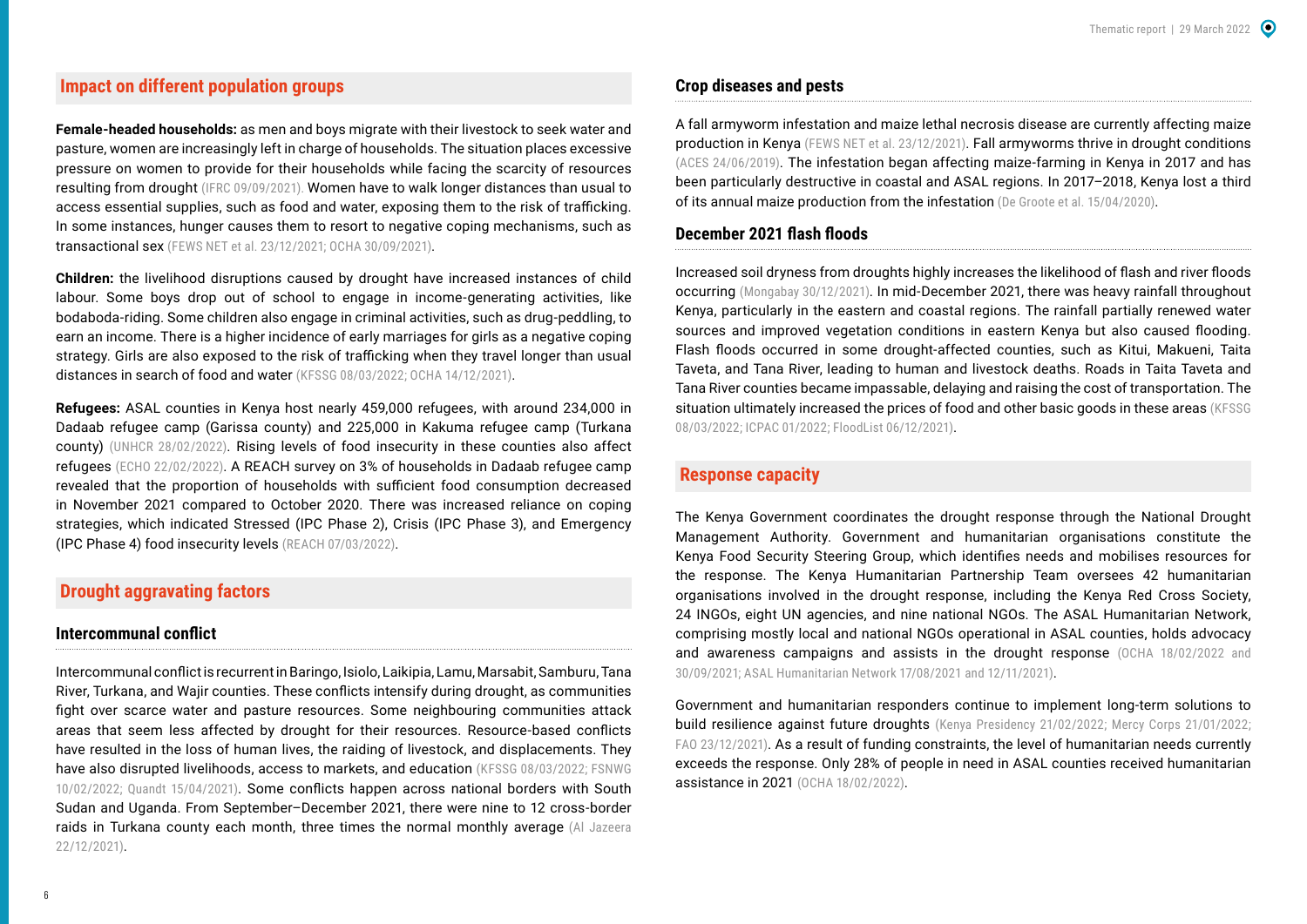## <span id="page-6-0"></span>**CLIMATE OUTLOOK AND HUMANITARIAN IMPACT**

This section briefly examines the climate outlook and possible humanitarian impact based on the uncertain outcome of the 2022 March–May rainy season, which could either be below average or normal to above average.

## **Rainfall and temperature**

The difficulty in forecasting the March–May rainy season has resulted in mixed predictions from global forecast models, indicating the possibility of either below-average or normal to above-average rainfall [\(FEWS NET 08/03/2022](https://reliefweb.int/report/kenya/kenya-food-security-outlook-update-february-september-2022); [Kenya Met Dept 22/02/2022](https://meteo.go.ke/sites/default/files/forecast/seasonal-forecast/MAM_2022_Forecast.pdf); [ICPAC 17/02/2022\)](https://www.icpac.net/news/march-to-may-2022-forecast-shows-higher-chances-of-a-strong-rainy-season-but-stakeholders-should-still-prepare-for-worst-case-scenarios/). Either way, most of the country will experience above-average temperatures. Higher-than-average temperatures coinciding with the rainy season could cause a rise in pests and diseases, with many livestock deaths expected. This outcome would further compound losses for pastoralist households ([KMD 22/02/2022](https://meteo.go.ke/sites/default/files/forecast/seasonal-forecast/MAM_2022_Forecast.pdf); [ICPAC 17/02/2022\)](https://www.icpac.net/news/march-to-may-2022-forecast-shows-higher-chances-of-a-strong-rainy-season-but-stakeholders-should-still-prepare-for-worst-case-scenarios/).

## **Drought**

**Below-average rainfall:** drought conditions will likely persist if the outcome of the March– May 2022 rainy season in ASAL counties is below average. Cereal and legume harvests in agropastoral ASAL counties will be below average, increasing staple food prices. Affected communities will likely need seeds for drought-tolerant crops, such as sorghum and green grams, for the planting season from March–June 2022. Pasture and water resources in pastoral ASAL counties will also likely remain below average until the next rainy season begins in October 2022. Pastoralist households will have to trek longer distances to water sources. Outcomes would include worse livestock body conditions and reduced milk production, further reducing incomes from livestock-keeping. Resource-based conflicts could increase from June–September 2022 as livestock migration increases. After the rainy season ends in May, the scarcity of resources could lead pastoralist households to resort again to erosive coping strategies. The population facing Emergency (IPC Phase 4) food insecurity outcomes could increase, particularly if people in need do not receive timely humanitarian assistance. Reduced food intake and milk consumption will likely cause high levels of acute malnutrition to persist, particularly in Baringo, Garissa, Mandera, Marsabit, Samburu, Turkana, and Wajir counties ([FEWS NET 08/03/2022;](https://reliefweb.int/report/kenya/kenya-food-security-outlook-update-february-september-2022) [FSNWG 10/02/2022](https://www.icpac.net/fsnwg/fsnwg-special-report-on-drought/)).

**Normal to above-average rainfall:** despite expected improvements in pasture conditions during the rainy season, recovery from two consecutive years of drought will happen slowly. Food, water, and pasture shortages in drought-affected counties are expected to persist until September 2022. While an increased water supply will improve households' access to water after the rainy season ends in May, water sources will unlikely be fully replenished throughout 2022. Food security outcomes are not expected to significantly improve until August 2022. Since the scarcity of water and pasture resources will continue at the beginning of the rainy season, resource-based conflicts will likely continue ([KMD 22/02/2022](https://meteo.go.ke/sites/default/files/forecast/seasonal-forecast/MAM_2022_Forecast.pdf); [WFP 20/01/2022](https://reliefweb.int/report/ethiopia/analysis-impacts-ongoing-drought-across-eastern-horn-africa-2020-2022-period); FSNWG [10/02/2022\)](https://www.icpac.net/fsnwg/fsnwg-special-report-on-drought/).

#### **Floods**

Climate change has made a pattern of severe drought followed by heavy flooding increasingly common, even with below-average rainfall [\(IDMC 22/05/2018\)](https://www.internal-displacement.org/expert-opinion/drought-stricken-communities-hit-by-destructive-floods-in-the-horn-of-africa). During the upcoming rainy season, some areas are expected to experience flooding, such as the drought-affected Tana River and Garissa counties. The flooding will compound the humanitarian impact of drought, causing displacement, property destruction, deaths, and further disruption of agriculture and livelihoods. Contamination of water related to flooding will also likely increase cases of waterborne diseases, such as cholera and acute water diarrhoea. Malaria cases could also rise as stagnant pools of water appear during the rainy season. The outbreak of water- and vector-borne diseases during periods of flooding is an established public health concern in Kenya [\(KMD 22/02/2022;](https://meteo.go.ke/sites/default/files/forecast/seasonal-forecast/MAM_2022_Forecast.pdf) Okaka and Odhiambo 17/10/2018). In previous years, such as 2020, flash floods disrupted humanitarian access to people in need. Flash floods in the upcoming March–May rainy season could also damage roads and bridges and cause transport challenges, further disrupting humanitarian access ([KMD 22/02/2022](https://meteo.go.ke/sites/default/files/forecast/seasonal-forecast/MAM_2022_Forecast.pdf); [OCHA 07/05/2020\)](https://reliefweb.int/report/kenya/kenya-floods-flash-update-no-1-7-may-2020).